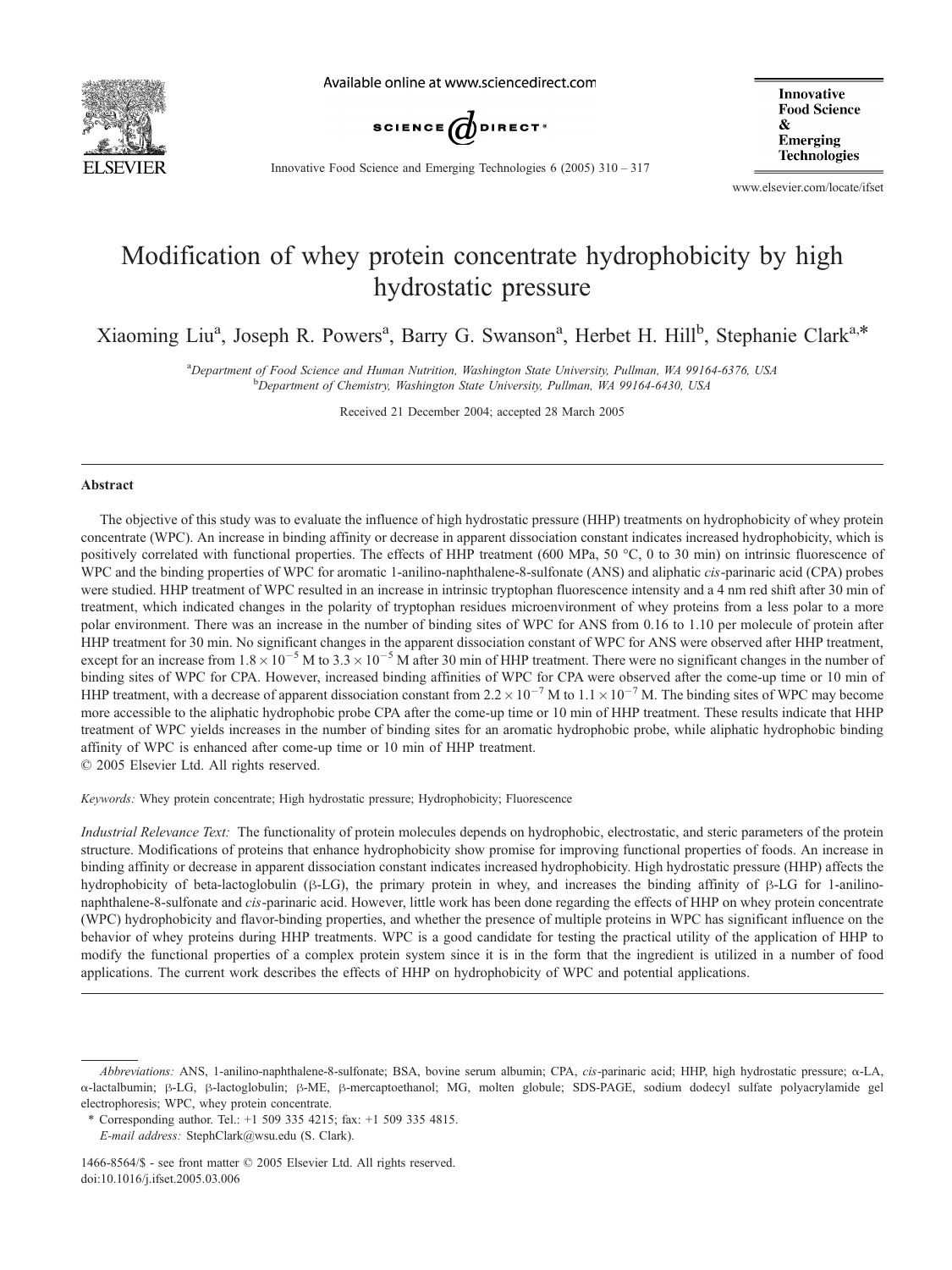#### 1. Introduction

Whey and whey products have been used successfully in the food industry for years. Nutritional value and reasonable cost are key motivators for the food industry to use whey products [\(Morr & Ha, 1993\)](#page-7-0). Whey protein concentrate (WPC) possesses solubility, creates viscosity, forms gels, emulsifies, facilitates whipping, foaming and aeration, enhances color, flavor and texture, and offers numerous nutritional advantages to formulated products ([U.S. Dairy](#page-7-0) Export Council, 1999).

The impact of hydrophobic interactions of food proteins on protein functional properties has received major attention ([Burley & Petsko, 1985; Li-Chan & Nakai, 1989; Semi](#page-7-0)sotnov et al., 1991). The functionality of protein molecules depends on hydrophobic, electrostatic, and steric parameters of the protein structure ([Nakai, 1983\)](#page-7-0). [Nakai \(1983\)](#page-7-0) demonstrated an apparent close relationship between surface hydrophobicity, emulsion capacity and emulsion stability of proteins. Increased fat binding capacity was associated with an increase in hydrophobicity of the protein ([Voutsinas &](#page-7-0) Nakai, 1983). Thus, modifications of proteins that enhance hydrophobicity show promise for improving flavor properties of foods.

Traditional food processing methods rely on high temperatures as a way to ensure prolonged shelf life and food safety. However, the use of high temperatures results in some detrimental changes in nutritional and organoleptic attributes in the processed products ([Martin, Barbosa-](#page-7-0)Cánovas, & Swanson, 2002). High hydrostatic pressure (HHP) presents unique advantages over conventional thermal processing for food product modifications, including application at low temperatures, which permits the retention of food quality attributes ([Knorr, 1995\)](#page-7-0). Pressure acts as a physicochemical parameter that alters the balance of intramolecular and solvent – protein interactions ([Cheftel,](#page-7-0) 1992). Low protein concentrations and pressures (up to 200 –300 MPa) usually result in reversible pressure-induced denaturation. Higher pressures (above 300 MPa) have irreversible and extensive effects on proteins, including denaturation due to unfolding of monomers, aggregation, and formation of gel structures ([Cheftel, 1992\)](#page-7-0).

The major protein components of whey include  $\beta$ lactoglobulin ( $\beta$ -LG) (50%),  $\alpha$ -lactalbumin ( $\alpha$ -LA) (20%) and bovine serum albumin (BSA) (5%). Among the three major whey proteins, most research has been focused on  $\beta$ -LG. [Funtanberger, Dumay, and Cheftel \(1995\)](#page-7-0) reported that HHP (450 MPa, 25 °C, 15 min, pH 7.0) induced partial unfolding and aggregation of  $\beta$ -LG isolate. Electrophoretic patterns also revealed the progressive formation of dimers to hexamers and higher polymers of  $\beta$ -LG, as a function of the type and molarity of buffer and of the pressure level ([Funtanberger et al., 1995\)](#page-7-0). HHP (600 MPa, 50  $^{\circ}$ C, 32 min) induces  $\beta$ -LG into the molten globule (MG) state ([Yang,](#page-7-0) Dunker, Powers, Clark, & Swanson, 2001). [Yang, Powers,](#page-7-0) Clark, Dunker, and Swanson (2003) reported that HHP (600

MPa, 50  $\degree$ C, 32 min) affected the hydrophobicity of  $\beta$ -LG and observed a significant increase in the binding affinity of B-LG for 1-anilino-naphthalene-8-sulfonate (ANS) and *cis*parinaric acid (CPA) after HHP treatment.

Studies have been done to understand the effect of HHP on the functional properties of single whey proteins, such as gel formation ([Famelart, Chapron, Piot, Brule, &](#page-7-0) Durier, 1998), emulsifying capacity ([Galazka, Sumner, &](#page-7-0) Ledward, 1996) and foamability (Ibanoglu & Karatas, 2001). However, little work has been done regarding the effects of HHP on certain functional properties of WPC, such as hydrophobicity and flavor-binding properties, and whether the presence of multiple proteins in WPC has significant influence on the behavior of whey proteins during HHP treatments. WPC is a good candidate for testing the practical utility of the application of HHP to modify the functional properties of a complex protein system since it is in the form that the ingredient is utilized in a number of food applications. The current work describes the effects of HHP on hydrophobicity of WPC and potential applications.

## 2. Materials and methods

#### 2.1. Materials

RT-80 Grade A whey protein concentrate (WPC RT-80) was provided by Main Street Ingredients (La Crosse, WI). WPC RT-80 with the same lot number was used throughout the experiments. The product contained 84.9% protein, 3.9% fat, 3.4% ash, 3.5% lactose, and 3.7% moisture (measured by standard proximate analysis procedures). The pH of a 0.2% solution at 20  $^{\circ}$ C was 6.4. Standard proteins  $(\beta$ -LG,  $\alpha$ -LA, BSA) were obtained from Sigma Chemical Co. (St. Louis, MO). All of the chemicals used were of analytical grade, obtained from Fisher Chemicals (Fairlawn, NJ), unless otherwise specified.

Concentrations of WPC solutions were determined spectrophotometrically by using the molecular absorption coefficients:  $\alpha$ -LA:  $\varepsilon_{278}$ =28 542,  $\beta$ -LG:  $\varepsilon_{278}$ =17600, BSA:  $\varepsilon_{278}$ =44488. The following molecular absorptions were used to calculate ligand concentration: ANS:  $\varepsilon_{350}$ =5000, and CPA:  $\varepsilon_{304}$  = 71 400.

### 2.2. Methods

#### 2.2.1. High pressure treatment

WPC solutions, at concentrations of  $0.2\%$  or  $1\%$  (w/v) in sodium phosphate buffer (0.01 M, pH 7.0), were treated with HHP of 600 MPa at 50  $\degree$ C for holding times of 0 (come-up time), 2.5, 5, 7.5, 10, 15, or 30 min in a warm isostatic press with yoke (Engineered Pressure Systems, Inc., Haverhill, MA) with a cylindrical pressure chamber (height =  $0.25$  m, dia =  $0.10$  m). Samples were equilibrated in the chamber for 5 min to reach 50  $^{\circ}$ C. The come-up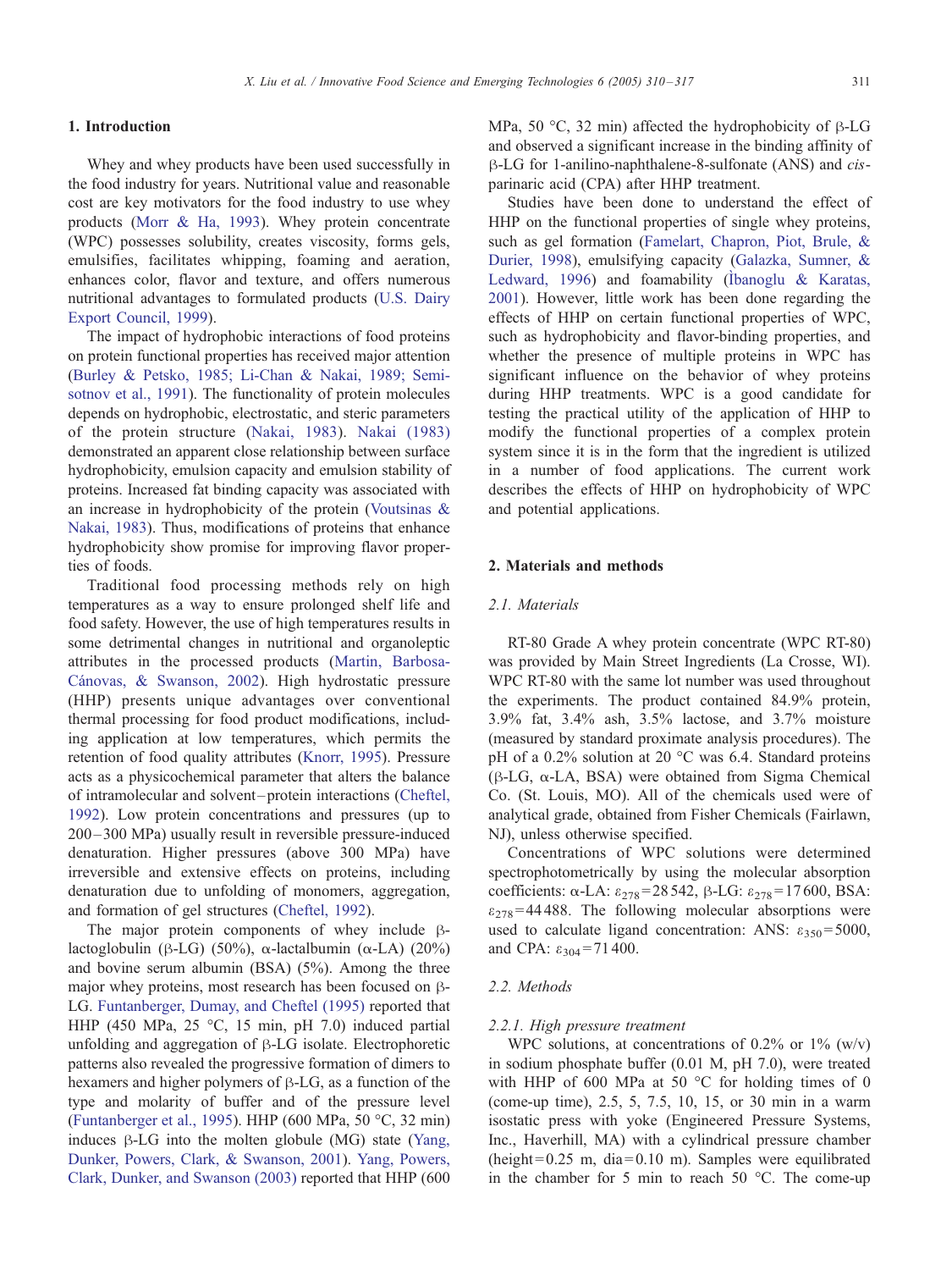time (4.5 min) is the compression time required to reach a pressure of 600 MPa. Pressure release is within 30 s. Three batches of WPC solutions were used for all HHP treatments. After exposure to high pressure, WPC solutions were studied immediately, or stored at  $4^{\circ}$ C for less than 1 month.

#### 2.2.2. Polyacrylamide gel electrophoresis

The WPC samples were analyzed using a Mini-Protean  $\Pi$  Dual Slab Cell (Bio-Rad Laboratories, Hercules, CA). Polyacrylamide gel electrophoresis  $(4-20\%)$  in the presence of sodium dodecyl sulfate (SDS-PAGE), with or without  $\beta$ -mercaptoethanol ( $\beta$ -ME), was used according to the instruction manual of Ready Gel Precast Gels (catalog number 161-0993, Bio-Rad Laboratories, Hercules, CA).

One milliliter of supernatant, obtained from the untreated, heated or pressurized WPC solutions was diluted with 3 ml of  $62.5$  mM Tris-HCl (pH  $6.8$ ), containing  $25\%$ glycerol, 0.01% bromophenol blue, 10% SDS, and/or 5% h-ME. Prior to analysis, solutions were heated for 5 min in a  $100 \, \text{°C}$  water bath, followed by cooling to room temperature with running tap water. Electrophoresis was run at ambient temperature for 35 min at 200 V. The gels were stained with a Coomassie blue solution containing 40% methanol, 10% acetic acid, and 0.1% Coomassie Blue R-250, destained with  $40\%$  methanol  $10\%$  acetic acids solution, and preserved with a  $10\%$  glycerol solution to prevent drying and deterioration. Each sample was analyzed in triplicate. Prestained SDS-PAGE standards (catalog number 1610318, Bio-Rad Laboratories, Hercules, CA) were used to calibrate the gels. The protein standards included myosin (203 kDa),  $\beta$ -galactosidase (120 kDa), bovine serum albumin (90.0 kDa), ovalbumin (51.7 kDa), carbonic anhydrase (34.1 kDa), soybean trypsin inhibitor (28.0 kDa), lysozyme (20.0 kDa), and aprotinin (6.4 kDa).

#### 2.2.3. Intrinsic and extrinsic fluorescence spectra

Conformational changes of WPC solutions were monitored by intrinsic tryptophan and extrinsic fluorescence spectra. Intrinsic fluorescence was assayed using an excitation wavelength of 295 nm and observing an emission wavelength of 350 nm. Extrinsic ANS fluorescence of WPC solutions was assayed using an excitation wavelength of 390 nm and observing emission at a wavelength of 470 nm. Extrinsic CPA fluorescence was assayed using an excitation wavelength of 325 nm and observing emission at a wavelength of 420 nm. For these assays, 36 µl of ANS  $(5.0 \text{ mM in } 0.1 \text{ M phosphate buffer, pH } 7.0)$  or 20  $\mu$ l of CPA (2.5 mM in absolute ethanol containing equimolar butylated hydroxytoluene) solution were added to 3 ml of untreated or HHP treated WPC solutions (0.02%). Intrinsic and extrinsic fluorescence were collected with a Fluoro-Max-3 Spectrofluorometer (Jobin Yvon Inc., Edison, New Jersey), and fluorescence intensity was expressed as arbitrary units (a.u.).

#### 2.2.4. Fluorescent probe binding study

Extrinsic aromatic hydrophobic ANS and aliphatic CPA fluorescence probes are often selected to determine the hydrophobicity of proteins ([Nakai, 1983\)](#page-7-0). Due to aromatic structures, ANS probe was used to study aromatic hydrophobic binding. The aliphatic probe CPA was used to study aliphatic hydrophobic binding.

In the binding study, 4  $\mu$ l of CPA (2.5 mM in absolute ethanol containing 2.5 mM butylated hydroxytoluene) was titrated to the untreated or HHP treated WPC solutions (0.02%) to reach a final concentration at 7  $\mu$ M for CPA. The hydrophobicity of WPC was assayed as extrinsic CPA fluorescence using an excitation wavelength of 325 nm and observing emission at a wavelength of 420 nm.

CPA binding properties were evaluated with the Cogan method ([Cogan, Kopelman, Mokady, & Shinitzky, 1976\)](#page-7-0). The number of accessible binding sites and apparent dissociation constants of CPA with WPC were calculated with the equation  $[P_0\alpha = (1/n)(L_0\alpha/(1-\alpha)(K_d/n)],$  where  $P_0$  is protein concentration,  $L_0$  is a given ligand concentration, n is the number of binding sites per molecule of protein,  $K<sub>d</sub>$  is the apparent dissociation constant, and  $\alpha$  is the fraction of binding sites remaining free, assuming  $\alpha = (F_{\text{max}} - F)/F_{\text{max}}$ .  $F_{\text{max}}$  is defined as the fluorescence intensity when protein molecules are saturated by the ligand.

Since  $\beta$ -LG exhibits only low affinity for ANS, the binding parameters for ANS can not be calculated from Cogan or Scatchard equations ([Laligant, Dumay, Valencia,](#page-7-0) Cuq, & Cheftel, 1991). As suggested by [Laligant et al.](#page-7-0) (1991), ANS binding parameters were evaluated according to the method of [Wang & Edelman \(1971\).](#page-7-0) Two experiments were conducted for the ANS binding study ([Yang et](#page-7-0) al., 2003). In experiment one, 4  $\mu$ l of ANS (5.0 mM in 0.1 phosphate buffer, pH 7.0) were titrated to the untreated or HHP treated WPC solutions (0.02%) to reach a final concentration at  $55 \mu M$  for ANS. In experiment two, untreated and HHP treated WPC solutions (1%) were diluted with phosphate buffer (0.01 M, pH 7.0) to obtain WPC solutions with concentrations varying from 0.1% to 1%. Twenty microliters of ANS (100  $\mu$ M in 0.1 phosphate buffer, pH 7.0) were added to 2 ml WPC solutions to obtain ANS concentrations of  $1 \mu M$ . After mixing, extrinsic ANS fluorescence was determined with the spectrophotofluoremeter, using an excitation wavelength of 390 nm and observing emission at a wavelength of 470 nm. The apparent dissociation  $(K<sub>d</sub>)$  constants of ANS to WPC solutions were calculated with the equation  $1/F = 1/F_{\text{max}}$  $+ [(K'_{d}/F_{max})(1/L)]$  by varying ANS concentration, where F and  $F_{\text{max}}$  are the observed and final fluorescence intensities, respectively, and L is the free ligand concentration. In experiment one,  $L_0 \gg P_0$  (total concentration of protein) and the total  $(L_0)$  and free ligand concentration are rationally equal. Therefore,  $K<sub>d</sub>$  can be obtained by plotting  $1/F$  vs.  $1/L$ . The number of binding sites  $(n)$  on WPC was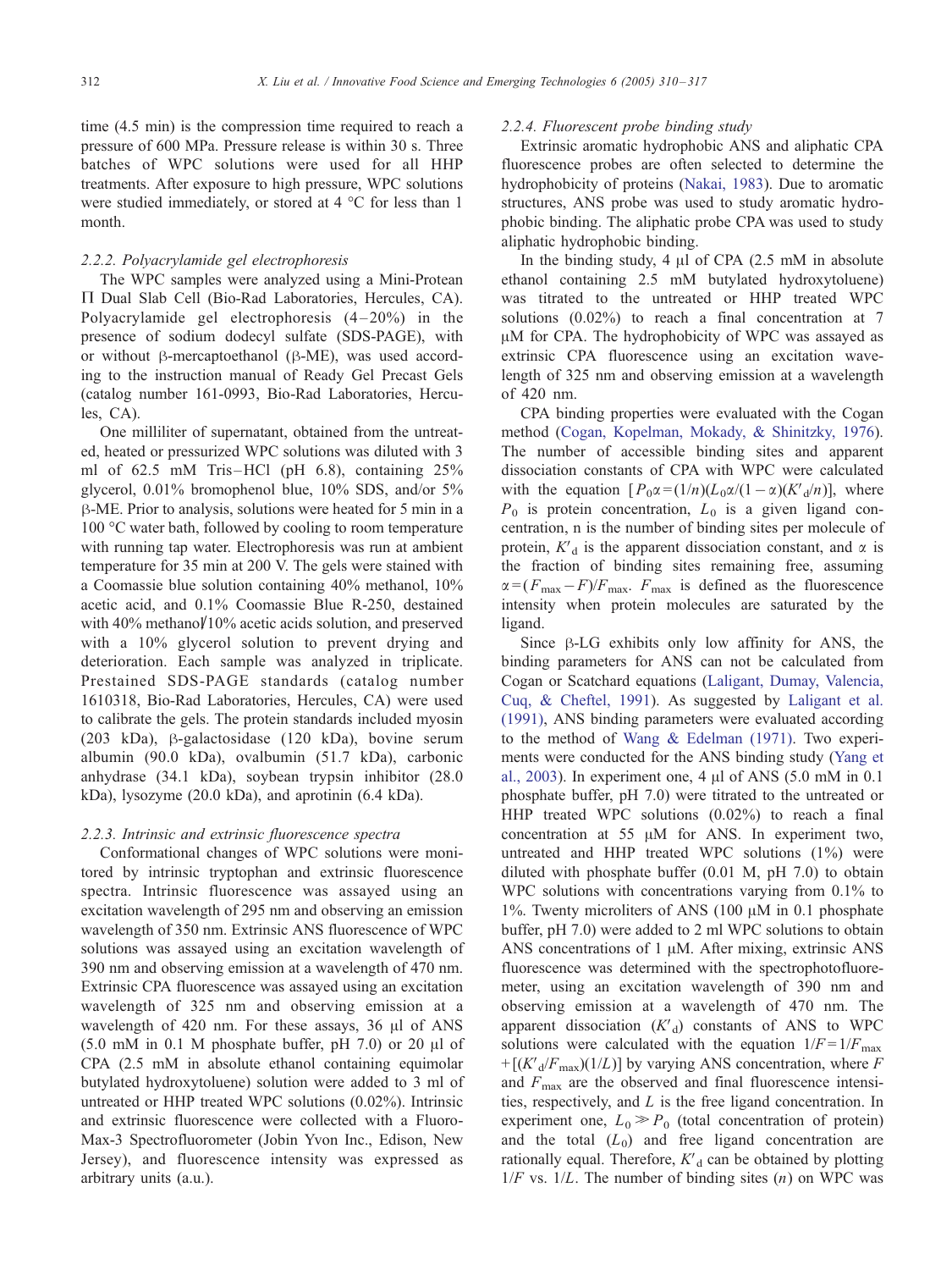<span id="page-3-0"></span>calculated by varying WPC concentration with the equation  $L_0/F = (1/\varepsilon) + K_d/[\varepsilon(nP_0 - P_L)]$ , where  $P_L$  is the concentration of the ligand-protein complex, and  $\varepsilon$  is a proportionality factor relating  $F$  to  $P_L$ . In experiment two, since  $nP_0 \gg L_0$  and  $nP_0 \gg P_L$ , the equation becomes  $L_0/F =$  $(1/\varepsilon)$ + $(K'_{d}/\varepsilon nP_{0})$ .  $L_{0}/F$  was plotted vs.  $nP_{0}$ .  $nP_{0}$  was calculated using the obtained value of  $K<sub>d</sub>$ .

#### 2.2.5. Statistical analysis

All experiments and analyses were done in triplicate (3 independent runs). The analysis of variance test for significant effects of treatments and assay samples were determined using the General Linear Model procedure (PROC GLM) in SAS. Main effect differences were considered significant at the  $p < 0.05$  level. Mean separations were determined by Fisher's Least Significant Difference (LSD) for multiple comparisons ([SAS Institute Inc., 1993\)](#page-7-0).

#### 3. Results and discussion

203K 120K

## 3.1. Polyacrylamide gel electrophoresis

The SDS-PAGE gels exhibited four major regions for untreated WPC from bottom to top (Fig. 1): monomers of  $\alpha$ -LA and  $\beta$ -LG (Region I), dimers of  $\alpha$ -LA and  $\beta$ -LG (region II), BSA (Band III), and large aggregates (Region IV, with  $\sim$ 200 kDa molecular weight). The presence of aggregates may have resulted from the ultrafiltration procedure for WPC preparation. After the come-up time (H0) for HHP treatment, dissociation of aggregates and formation of dimers were observed (Fig. 1). [Cheftel \(1992\)](#page-7-0) reported that pressures greater than 100 – 200 MPa often result in: (a) dissociation of oligomeric structures into their subunits, (b) partial unfolding and denaturation of monomeric structures, (c) protein aggregation. Region II, containing  $\beta$ -LG and  $\alpha$ -LA dimers, was not well separated as treatment time increased. Region IV (Fig. 1) contained proteins with apparent molecular

# 90.0K 51.7K 34.1K 28.0K 20.0K 6.4K WPC H0 H2.5 H5 H7.5 H10 H15 H30 **IV II I III** Fig. 1. SDS-PAGE (without  $\beta$ -mercaptoethanol) patterns of untreated and

HHP treated (600 MPa, 50 °C, for various holding times: 0, 2.5, 5, 7.5, 10, 15, 30 min; H0-H30) 0.2% WPC solutions. I: SDS-monomeric  $\alpha$ -LA and  $\beta$ -LG; II: dimeric and trimeric  $\alpha$ -LA and  $\beta$ -LG; III: SDS-monomeric BSA; IV: large aggregates.

weights larger than 60 kDa, corresponding with trimers and tetramers of whey proteins (Fig. 1). The absence of single bands for dimers and other oligomers in these regions II: dimeric a-LA; III: SDS-monomeric BSA; IV: aggregates.

treated (600 MPa, 50 °C, for various holding times: 0, 2.5, 5, 7.5, 10, 15, 30 min; H0-H30) 0.2% WPC solutions. I: SDS-monomeric  $\alpha$ -LA and  $\beta$ -LG;

indicates a considerable extent of inter- and intramolecular disulfide bond diversity ([Manderson, Hardman, & Creamer,](#page-7-0)

1999). Instead of the large aggregates seen in untreated WPC solutions (top of region IV, Fig. 1), intermediate sized aggregates were observed in HHP treated WPC (the whole Region IV, Fig. 1), with molecular weights from approximately 70 to 200 kDa. Due to the presence of free sulfhydryl groups in whey protein aggregates, aggregation is not limited to the formation of linear aggregates; branched aggregates can be formed ([Schokker, Singh, Pinder, Norris,](#page-7-0) & Creamer, 1999), which may explain the presence of intermediate sized aggregates after HHP treatments.

WPC samples were also analyzed in the presence of  $\beta$ -ME, which allowed evaluation of the contribution of disulfide-stabilized aggregates in the soluble protein fraction of both untreated and pressurized WPC solutions (Fig. 2). There were no differences among the samples and most of the aggregates observed in Fig. 1 dissociated into the monomer form of  $\alpha$ -LA,  $\beta$ -LG (Region I) and BSA (Region III; Regions III and IV shifted a little) in the presence of  $\beta$ -ME, which indicated that these aggregates were stabilized by disulfide bonds. Dimers of  $\beta$ -LG (Region II, Fig. 2) disappeared in the presence of  $\beta$ -ME, while dimeric  $\alpha$ -LA (Region II, Fig. 2) was still observed.  $\beta$ -LG and  $\alpha$ -LA were identified based on molecular weight standards. [Havea,](#page-7-0) Singh, and Creamer (2000) also reported the presence of dimeric  $\alpha$ -LA after heat treatment in the presence of  $\beta$ -ME, which may indicate the presence of a small quantity of nonreducible dimers of  $\alpha$ -LA after both heat and HHP treatments in both the present study and in their study.

#### 3.2. Intrinsic tryptophan fluorescence

At atmospheric pressure (0.1 MPa),  $\beta$ -LG (in 50 mM Tris buffer, pH 7.0) and  $\alpha$ -LA (in 10 mM Tris buffer, pH

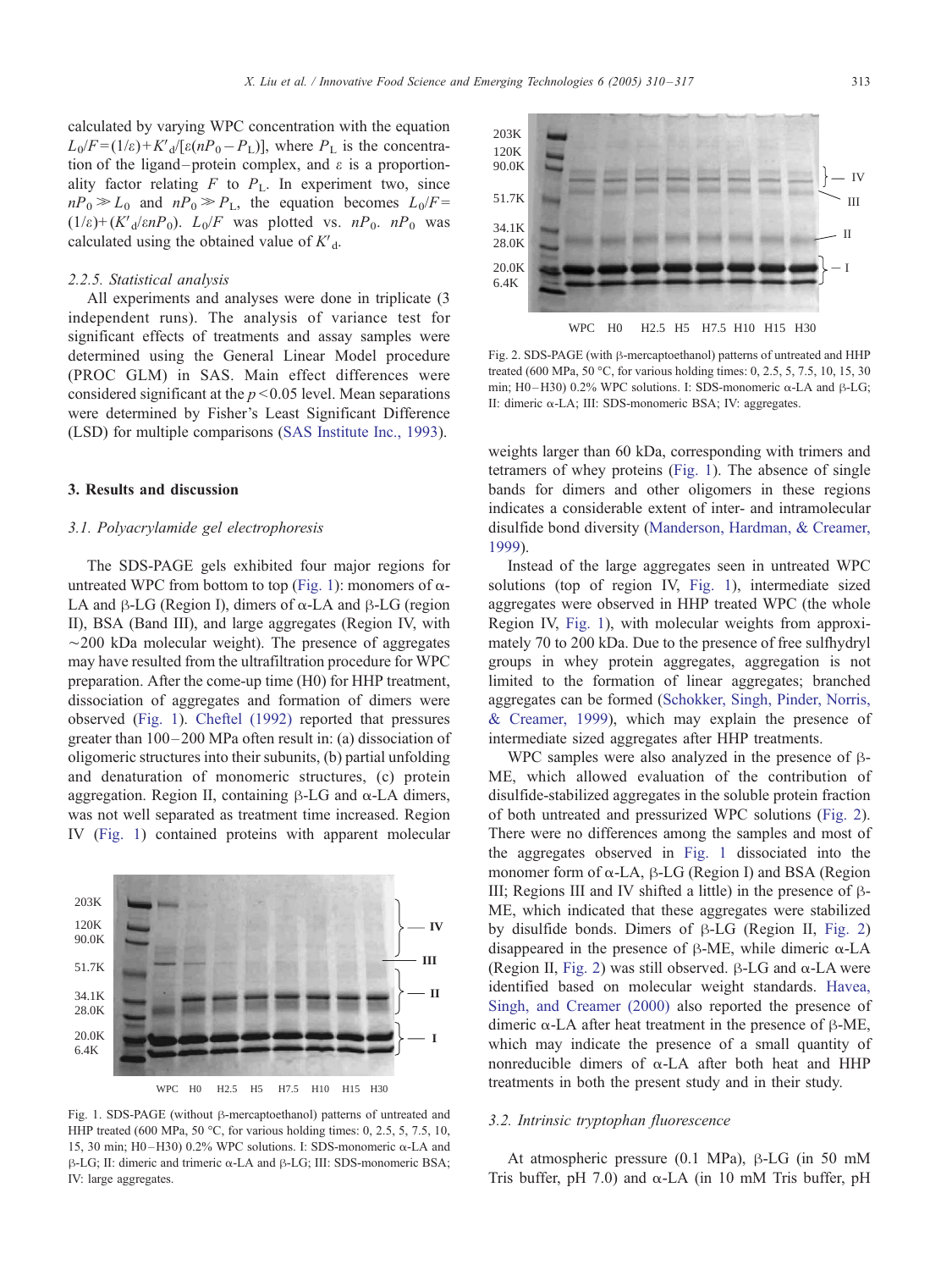<span id="page-4-0"></span>7.0) display typical fluorescence emission spectra, with a maximum at 332 nm (excitation: 295 nm) ([Dufour, Hoa,](#page-7-0) & Haertle´, 1994; Tanaka, Nakajima, & Kunugi, 1996). The recorded  $\beta$ -LG and  $\alpha$ -LA fluorescence emission maximum (332 nm) is characteristic of tryptophan residues in a relatively hydrophobic environment, such as the interior of the globulin ([Dufour et al., 1994\)](#page-7-0). The hydrophobic character of the  $\beta$ -LG and  $\alpha$ -LA tryptophan neighborhood is additionally suggested by comparison with the fluorescence of free D,L-trptophan in aqueous solution (maximum near 355 nm) ([Dufour et al., 1994;](#page-7-0) Lakowicz, 1999).

The intrinsic tryptophan fluorescence spectra of WPC in the present study were predominated by the spectra of  $\beta$ -LG and  $\alpha$ -LA because of their high concentrations  $(\sim 73\%$  and  $\sim 23\%$  of the major whey proteins, respectively) in the WPC (Fig. 3). The fluorescence intensity increased and a red shift was observed after HHP treatment, which indicates changes in the polarity of tryptophan residues microenvironment of whey proteins from a less polar to a more polar environment. HHP treatment for come-up time (H0) resulted in a 2 nm red shift of the maximum emission wavelength from 335 nm to 337 nm (Fig. 3). After HHP treatment of 2.5 min, there was a 1.1-fold increase in fluorescence intensity and the maximum emission wavelength shifted from 337 nm to 338 nm. Further HHP treatment up to 10 min did not cause further changes in the maximum emission wavelength, and the fluorescence intensity showed smaller increases per unit of time, indicating major changes in the tryptophan environment during pressurization occurred within 2.5 min. Thirty minutes of HHP treatment (H30) resulted in a further shift of maximum emission wave-



Fig. 3. Mean of three independent intrinsic tryptophan emission spectra of WPC solutions affected by HHP at 600 MPa and 50  $^{\circ}$ C for various holding times from 0 to 30 min  $(H0-H30)$ .



Fig. 4. Mean of three independent extrinsic ANS emission spectra of WPC solutions affected by HHP at 600 MPa and 50  $^{\circ}$ C for various holding times from 0 to 30 min  $(H0-H30)$ .

length to 339 nm, and a final 1.2-fold increase in intrinsic fluorescence (Fig. 3).

The 4 nm red shift and the increases in the fluorescence intensity of WPC after HHP treatments are consistent with the results of HHP treatment of  $\beta$ -LG ([Yang et al., 2001\)](#page-7-0). Both the results from the present study and [Yang et al.](#page-7-0) (2001) report less than the 1.9-fold intensity increase and 13 nm red shift found for  $\beta$ -LG in 8 M urea ([Yang et al.,](#page-7-0) 2001). A reasonable explanation, consistent with pressure studies on other proteins ([Mohana-Borges, Silva, & de](#page-7-0) Prat-Gay, 1999), is that unfolding is more or less complete in 8 M urea but that partially folded, perhaps molten globular forms, remain after HHP treatment ([Yang et al.,](#page-7-0) 2001).

# 3.3. Extrinsic ANS and CPA fluorescence spectra

In spite of relatively long-standing knowledge that  $\beta$ -LG tightly interacts in vitro with retinol ([Futterman &](#page-7-0) Heller, 1972), the exact physiological role of  $\beta$ -LG is unknown. However,  $\beta$ -LG can bind fatty acids and triacylglycerols ([Brown, 1984\)](#page-7-0), aromatic hydrocarbons ([Farrell, Behe, & Enyart, 1987\)](#page-7-0), retinoic acid ([Dufour &](#page-7-0) Haertlé, 1991), CPA (Dufour, Roger, & Haertlé, 1992) and ANS ([Hamdan, Curcuruto, Molinari, Zetta, & Ragona,](#page-7-0) 1996). ANS and CPA fluorescence is very weak in aqueous solutions, but it is greatly enhanced when bound to  $\beta$ -LG ([Dufour et al., 1994; Hamdan et al., 1996\)](#page-7-0). Thus, ANS and CPA probes are widely used to assay hydrophobicity of food proteins ([Li-Chan & Nakai, 1989; Nakai,](#page-7-0) 1983; Yang et al., 2001).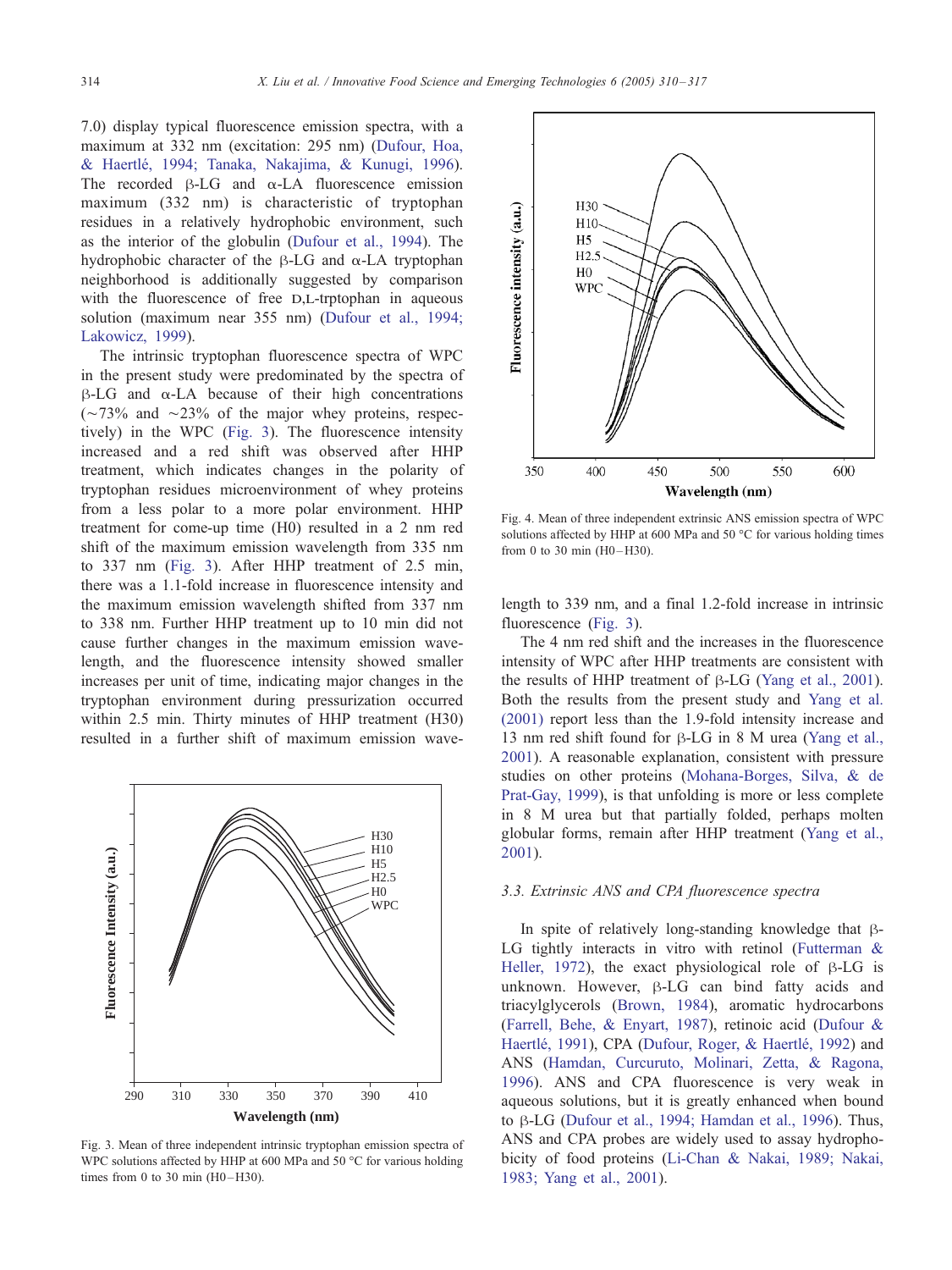The ANS extrinsic fluorescence of HHP treated WPC exhibited three distinct regions ([Fig. 4\)](#page-4-0). HHP treatment up to 2.5 min resulted in a 1.4-fold increase in the ANS extrinsic fluorescence intensity. A decrease in the fluorescence intensity to 1.1-fold was observed after further HHP treatment to 5 min. HHP treatment for 30 min resulted in a 2-fold increase in the ANS fluorescence intensity.

ANS fluorescence intensity of  $\beta$ -LG,  $\alpha$ -LA, and BSA responded differently to HHP treatments ([Galazka et al.,](#page-7-0) 1996; Tanaka et al., 1996; Yang et al., 2001). Increases in the ANS fluorescence intensity were observed for  $\beta$ -LG and a-LA after HHP treatment above 200 MPa ([Tanaka et](#page-7-0) al., 1996; Yang et al., 2001). However, HHP treatment of BSA up to 1000 MPa resulted in gradual decreases in ANS fluorescence intensity ([Galazka et al., 1996\)](#page-7-0). Thus, the ANS fluorescence spectrum of HHP treated WPC was observed as the overall changes of individual whey proteins during pressurization. Within 2.5 min of HHP treatment, the increases in ANS fluorescence intensity from  $\beta$ -LG and  $\alpha$ -LA overcame the decrease in the intensity of BSA, which resulted in an overall increase in the ANS fluorescence intensity for WPC. However, during further HHP treatments up to 5 min, the WPC ANS fluorescence spectrum was dominated by the characteristic decrease in the ANS fluorescence intensity of BSA. When HHP holding time increased above 10 min, the WPC ANS fluorescence spectra showed gradual increases in fluorescence intensity, which indicated the domination of the spectra by the increases in the ANS fluorescence intensity by  $\beta$ -LG and  $\alpha$ -LA over the decrease in the intensity from BSA.

A feature of fluorescence studies is that conformational changes within a protein can affect the emission wavelength  $(\lambda_{\text{max}})$  and the emission intensity at  $\lambda_{\text{max}}$  ( $I_{\text{Trp}}$ ) differently ([Stapelfeldt, Petersen, Kristiansen, Qvist, & Skibsted,](#page-7-0) 1996). For example, [Stapelfeldt et al. \(1996\)](#page-7-0) examined  $\beta$ -LG and reported that  $\lambda_{\text{max}}$  increased at pressures up to 300 MPa, whereas  $I_{\text{Trp}}$  attained a maximum value at a lower pressure of 200 MPa. The present study also showed that HHP treatment affected the ANS  $\lambda_{\text{max}}$  and  $I_{\text{Trp}}$  differently. In addition to the fluorescence intensity changes, a 6 nm blue shift was observed for the ANS maximum emission wavelength following 10 min of HHP treatment, and a 2 nm red shift appeared after further HHP treatment to 30 min. The blue shift during 10 min of HHP treatment indicates that HHP treated whey proteins bind ANS in a less polar environment compared to native whey proteins, which was also observed for  $\beta$ -LG after HHP treatment by [Yang et al.](#page-7-0) (2001), although to a greater extent. Given that the ligandfree pocket of native  $\beta$ -LG is filled with water ([Sawyer,](#page-7-0) Brownlow, Polikarpov, & Wu, 1998), such a polarity decrease is reasonable and consistent with pressure-induced MG formation. Further HHP treatment to 30 min resulted in a 2 nm red shift, indicating structural change with further pressure treatment. These results indicate that the presence of  $\alpha$ -LA and BSA affected the binding of ANS to WPC, probably through the formation of aggregates, as observed in the gel electrophoresis ([Fig. 1\)](#page-3-0).

HHP treatment of WPC solutions resulted in decreases in fluorescence intensity of CPA and broadened peaks in CPA fluorescence spectra (Fig. 5). After HHP treatment for 10 min, a 64% decrease in CPA fluorescence intensity was observed and a second peak appeared. The large decrease of CPA fluorescence intensity and the appearance of a second emission peak suggest important conformational changes in the CPA binding environment. Similar results were observed by Dufour et al.  $(1994)$  for  $\beta$ -LG retinol fluorescence during HHP treatment.

## 3.4. Hydrophobic probe binding study

Hydrophobic probe binding study is different from intrinsic and extrinsic fluorescence spectra study. Titration curves are measured here, and apparent dissociation constant and the number of the ligand binding sites are calculated as stated in the methods. [Table 1](#page-6-0) shows the results of binding study. Titrations of WPC with ANS and CPA were plotted according to [Cogan et al. \(1976\)](#page-7-0) and [Wang and Edelman](#page-7-0) methods (1971). WPC exhibited 0.16 binding sites per molecule of protein for ANS, indicating one molecule of WPC bound with 0.16 molecules of ANS, with an apparent dissociation constant of  $1.8 \times 10^{-5}$  M ([Table 1\)](#page-6-0). [Yang et al.](#page-7-0)  $(2003)$  reported that native  $\beta$ -LG exhibited 0.41 binding sites for ANS, with a higher dissociation constant than the present study (4.5  $\times$  10<sup>-5</sup> M). The lower value of WPC may indicate that the presence of aggregates in WPC decreased the accessibility of the binding sites for ANS.

WPC exhibited 1.9 binding sites for CPA, with an apparent dissociation constant of  $2.2 \times 10^{-7}$  M ([Table 1\)](#page-6-0). [Yang et al. \(2003\)](#page-7-0) reported similar results for native  $\beta$ -LG (0.95 binding sites for CPA, with a dissociation constant of  $2.1 \times 10^{-7}$  M). The higher number of binding sites of WPC for CPA may indicate the generation of new binding sites by the aggregates present in WPC.

Come-up time of HHP treatment resulted in an increase in the number of binding sites from 0.16 to 0.33, which



Fig. 5. Mean of three independent extrinsic CPA emission spectra of WPC solutions affected by HHP at 600 MPa and 50  $^{\circ}$ C for various holding times from 0 to 30 min  $(H0-H30)$ .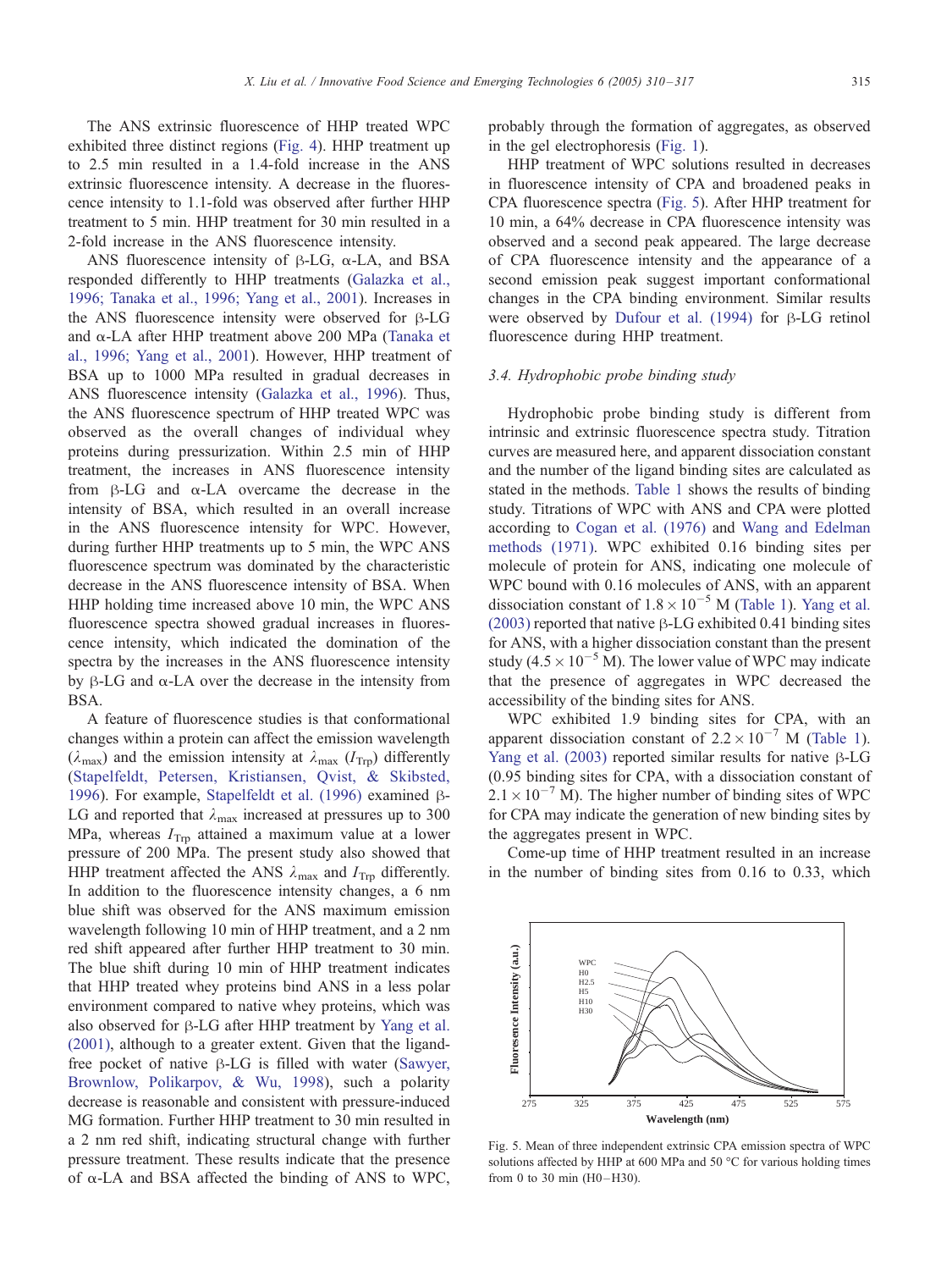<span id="page-6-0"></span>Table 1

Apparent dissociation constants  $(K<sub>d</sub>)$  and the number of ligand binding sites (n) of WPC after HHP treatment (600 MPa and 50 °C) for holding time of 0 to 30 min  $(H0-H30)$  for 1-anilino-naphthalene-8-sulfonate (ANS), calculated using the method by [Wang & Edelman \(1971\)](#page-7-0)\* and cisparinaric acid (CPA), calculated using the method by Cogan et al.  $(1976)$ <sup>\*\*</sup>

| WPC sample     | <b>ANS</b>        |                        | <b>CPA</b>       |                        |
|----------------|-------------------|------------------------|------------------|------------------------|
|                | n                 | $K'_{d}$ (M)           | n                | $K'_{d}$ (M)           |
| Untreated      | $0.16^{\rm a}$    | $1.8\times10^{-5}$ a   | 19 <sup>a</sup>  | $2.2 \times 10^{-7}$ a |
| H <sub>0</sub> | $0.33^{b}$        | $1.7\times10^{-5}$ a   | 1.8 <sup>a</sup> | $1.1 \times 10^{-7}$ b |
| H2.5           | 0.80 <sup>c</sup> | $2.3\times10^{-5}$ a   | 2.0 <sup>a</sup> | $1.9 \times 10^{-7}$ a |
| H <sub>5</sub> | $0.72^{\circ}$    | $2.1 \times 10^{-5}$ a | 2.1 <sup>a</sup> | $2.0\times10^{-7}$ a   |
| H7.5           | $0.85^{\circ}$    | $2.5\times10^{-5}$ a   | 1.9 <sup>a</sup> | $1.5\times10^{-7}$ b   |
| H10            | $0.97^{\rm d}$    | $2.5 \times 10^{-5}$ a | 1.8 <sup>a</sup> | $1.1 \times 10^{-7}$ b |
| H15            | 1.0 <sup>d</sup>  | $2.3\times10^{-5}$ a   | $1.6^a$          | $2.5 \times 10^{-7}$ a |
| H30            | $1 \, 1^d$        | $3.6 \times 10^{-5}$ b | $1.7^{\rm a}$    | $4.1 \times 10^{-7}$   |

a,b: means with different letters in the column are significantly different  $(p < 0.05)$ .

\* Data are means of three independent analyses.

\*\* Data are means of three independent analyses.

may relate to the dissociation of the large aggregates present in untreated WPC and exposure of more binding sites for ANS (Table 1). HHP treatments of WPC up to 30 min resulted in even higher number of binding sites for ANS, indicating that structure modifications of WPC and formation of aggregates during HHP treatments generated new binding sites for ANS. [Yang et al. \(2003\)](#page-7-0) reported that the number of binding sites for ANS interaction with  $\beta$ -LG did not change significantly during HHP treatment at 600 MPa and 50 °C for 30 min. So the presence of  $\alpha$ -LA and BSA in WPC may be responsible for the increases in the number of binding sites for ANS through the formation of aggregates during HHP treatments. HHP treatments up to 15 min did not cause significant changes in the dissociation constants of WPC for ANS, but a 1.8-fold increase in the dissociation constant was observed after 30 min of HHP treatment (Table 1).

HHP treatments of WPC did not result in significant changes in the number of binding sites for CPA (Table 1), indicating formation of aggregates of WPC during HHP treatments did not significantly alter the number of the binding sites of WPC for CPA. The apparent dissociation constant for CPA with WPC decreased to  $1.1 \times 10^{-7}$  M after HHP treatment for come-up time, indicating an increase in the binding affinity of WPC for CPA. This improvement may result from the dissociation of aggregates ([Creamer, 1995\)](#page-7-0) present in untreated WPC. Further HHP treatment up to 5 min resulted in decreases in the binding affinity, indicating some conformational changes around the binding sites during HHP treatment. Changes in secondary structure (around the loosely structured surface loops) may occur during HHP treatment ([Creamer, 1995\)](#page-7-0), which could decrease the accessibility to the binding sites for CPA. HHP treatments of 7.5 or 10 min decreased the apparent dissociation constant to  $1.5 \times 10^{-7}$  M and  $1.1 \times 10^{-7}$  M, respectively. Further HHP treatment to 30 min resulted in a significant decrease in the

binding affinity, with the apparent dissociation constant increasing to  $4.1 \times 10^{-7}$  M, which may be related to the formation of aggregates.

[Yang et al. \(2003\)](#page-7-0) reported that the surface hydrophobic site of HHP-induced  $\beta$ -LG dimers were surrounded by hydrophobic amino acid residues, which resulted in an increase of hydrophobic affinity of  $\beta$ -LG for CPA at the surface hydrophobic site ([Yang et al., 2003\)](#page-7-0). This is consistent with the current finding, where increase in the binding affinity of WPC for CPA was observed after 10 min of HHP treatment. However, the formation of  $\beta$ -LG dimers ([Yang et al., 2003\)](#page-7-0) and aggregates from  $\beta$ -LG,  $\alpha$ -LA and BSA monomers by disulfide bonds may decrease accessibility of CPA to the surface hydrophobic binding site. Therefore, it follows that the binding affinity of CPA to WPC decreased after further HHP treatment over 10 min, to 30 min. Overall, the binding of ANS and CPA to WPC is affected by HHP treatments. HHP treatment of WPC resulted in increases in the number of binding sites for aromatic hydrophobic probe, while aliphatic hydrophobic binding affinity of WPC is enhanced after come-up time or 10 min of HHP treatment. Since there is a close relationship between hydrophobicity and other protein functional properties, such as emulsion capacity ([Nakai, 1983\)](#page-7-0) and fat binding capacity ([Voutsinas & Nakai, 1983\)](#page-7-0), HHP treatment shows potential for improving functionality of WPC and may provide opportunities for improvement of flavor in reduced fat products.

## 4. Conclusions

The hydrophobic probe binding behavior of WPC is affected by the holding time of pressurization. HHP resulted in an increase in intrinsic tryptophan fluorescence intensity and a 4 nm red shift after 30 min of treatment, which indicate changes in the polarity of tryptophan residues microenvironment of whey proteins from a less polar to a more polar environment. HHP treatment for 30 min resulted in an increase in the number of binding sites for ANS from 0.16 to 1.10 per molecule of protein. No significant changes in the apparent dissociation constant of WPC for ANS were observed after HHP treatment, except for an increase from  $1.8 \times 10^{-5}$  M to  $3.3 \times 10^{-5}$  M after 30 min of HHP treatment. There were no significant changes in the number of binding sites of WPC for CPA. However, increased binding affinities of WPC for CPA were observed after the come-up time or 10 min HHP treatment, with a decrease of apparent dissociation constant from  $2.2 \times 10^{-7}$  M to  $1.1 \times 10^{-7}$  M.

These results indicate that during HHP treatments, conformational changes of whey proteins and aggregation affect the hydrophobicity and binding properties of WPC. HHP treated WPC may display improved functionality and provide opportunities for increasing utilization of WPC in the food industry, which warrants research attention.